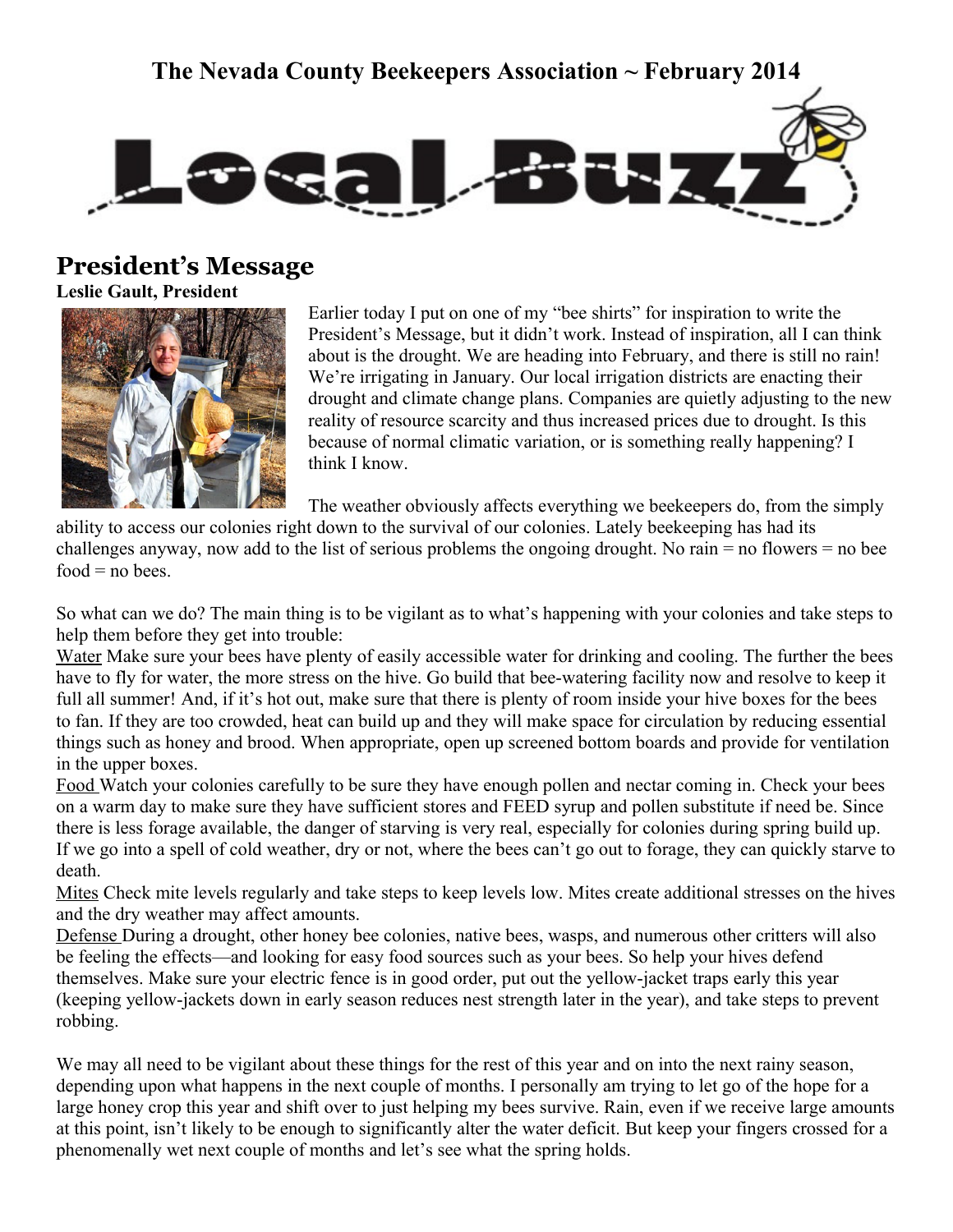# **February 3rd Meeting – 7:00 PM**

Grass Valley Veteran's Memorial Building – 255 South Auburn Street in Grass Valley

George Bleekman will be discussing building and using a solar wax melter. A wax melter allows the beekeeper to render cappings, burr comb, scrapings, and old comb into profitable blocks of high quality beeswax. Winter is a great time to tackle such projects.

Professor Bleekman was a professor of biology for 23 years at American River College. He has been keeping bees since 1978, and currently has 12 colonies which are pollinating 40 acres of fruit trees in Orangevale.

### **Classes**

### **Serge Labisque bee class**

On Feb 15. 8;30 to 4;00 at the senior building at the fair grounds. Lunch is included and the cost is \$40.00. Class size is limited to 40. To sign up can call A to Z Supply at 273-6608 ask for April or Dan.

### **Mead Makers' Short Course –** At U.C. Davis

Cost is \$500.00 Dates: February 6, 2014 – February 8, 2014 (All Day) Contact: Amina Harris, [aharris@ucdavis.edu](mailto:aharris@ucdavis.edu) - 530-754-9301 Sponsor: Honey and Pollination Center Location: Robert Mondavi Institute for Wine and Food Science Ave Covers topics on Fermentation, Filtration, Sensory Analysis, Meadery Design, Financing the Meadery.

## **Australian Honeybees Unable to Make Honey**

Australia's hottest spring on record has spawn droughts and intense heatwaves; it has been disastrous for honeybees as their hives are melting whilst temperatures soar. So now instead of searching far and wide for flowers to harvest nectar to turn into honey or collect protein-rich pollen to feed the larvae or performing their role as pollinators, the honeybees are spending the lion's share of each day from 10AM to 7PM searching exclusively for fresh water to cool down their hives.

It's not just the lack of honey that is now a concern, but rather it's the overall health of bees that's at risk. Scientists know that searing temperatures in the springtime also cause sterile pollen in many plants like almonds, plums, kiwi's and cherries. Sterile pollen has no protein.

Aussie honeybees generate about \$6B per annum for the 12th largest economy on the globe including pollinating almost 70 percent of food crops, cotton for clothing, over \$150M in honey sales.

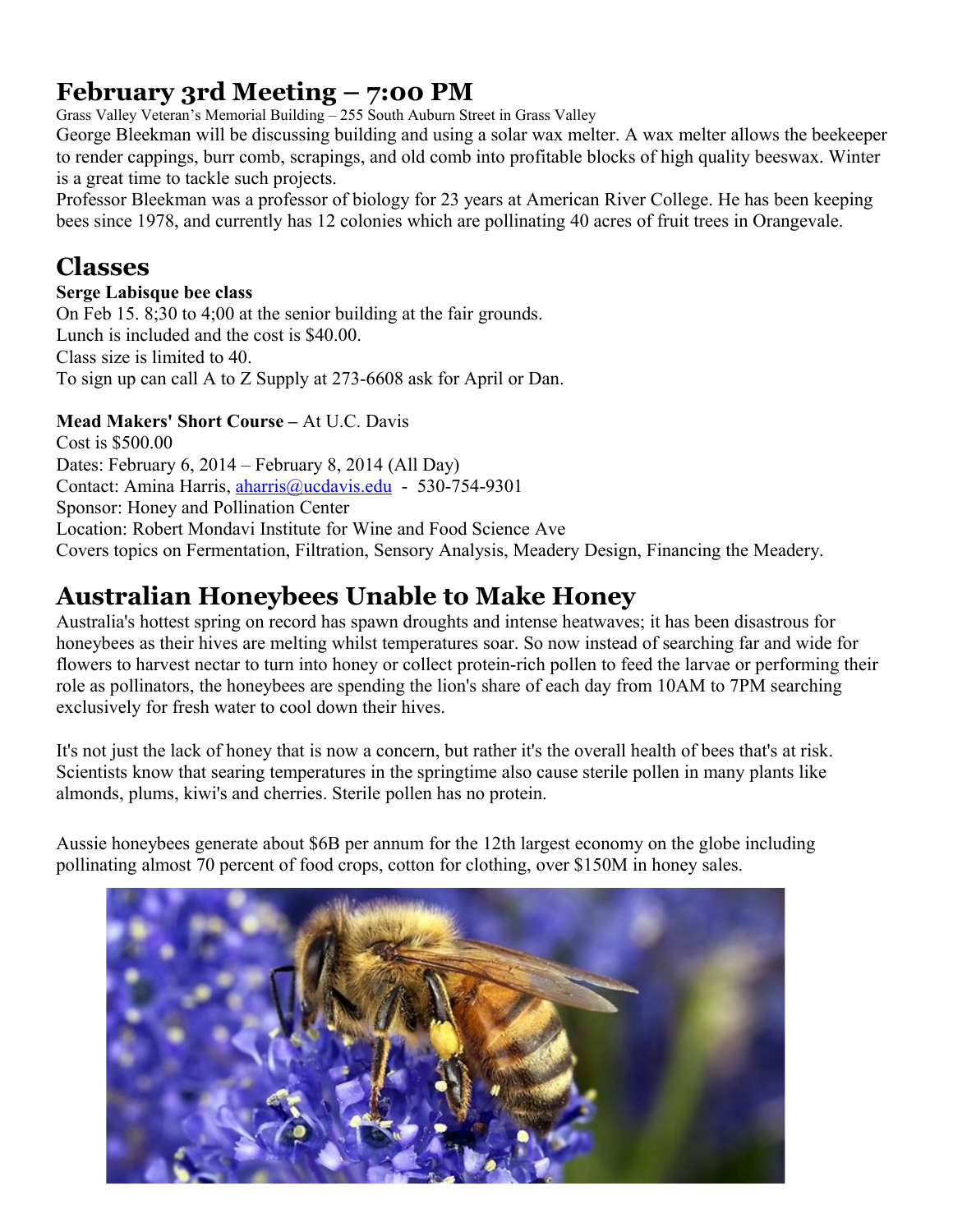### **Country Rubes Combo Screened Bottom Boards**

Special NCBA Club Price! Call Janet for details. 530 913-2724 or [rubes@countryrubes.com](mailto:rubes@countryrubes.com)

### **Honey Extraction House**

A to Z Supply has a honey extraction house available for rent. Equipment is provided and the room is heated and there's lots of hot water for clean up. For more information: 530.273.6608



----------------------------------------------------------------------------- Advertising space (3" by 2") is available here and need not be bee-related. Advertising rates are \$7 per year for NCBA members and \$16 per year for non-members.

# **Minutes from Last Meeting**

**Jack Meeks, Secretary** 

President Leslie Gault introduced new officers and board. Debra Morawski collected dues for year 2014 PROGRAM: Vice Pres Brion Dunbar introduced Pat Heitkam, Orland CA, who shipped 60,000 queens last year, and has 6000 hives. He favors star thistle honey as flavorful and less likely to crystallize. He recalled some bad years, 1982-tracheal mites and 1987-varroa mite epidemics. He showed photos of artificial insemination method raising queens, and plastic cup starter cells in rows. He has used semen imported from Europe for A.I. because natural random drone fertilization is spotty.

Members Q&A: Oxalic acid should be used only once on each generation of brood in a hive, such as August, December, April. Details at [www.scientificbeekeeping.com/](http://www.scientificbeekeeping.com/)

A to Z Supply $\Box$ 13396 Ridge Road Grass Valley, CA 95945 530-273-6608/274-3871



### **NOW CARRYING A** FULL LINE OF  $\Box$ **BEE KEEPING SUPPLIES STOP BY AND CHECK IT OUT.**

HOURS: M-F: 730 AM-530 PM SAT: 8 AM-5 PM **SUN: 9 AM-4 PM** Www.atozsupply.com sales@atozsupply.com



# **Sacramento Beekeeping Supplies**

- Complete line of all beekeeping supplies
- American dealer for Sheriff suits
- Gifts-bee themed children's wear, tableware, garden décor
- Books—children's beekeeping, homemade cosmetics, candles
- Beeswax candles, molds, waxes, dyes, scents, and wicks
- Honeycomb sheets for rolling candles—35 colors

2110 X Street, Sacramento, CA 95818 (916) 451-2337 fax (916) 451-7008 Web page at [www.sacramentobeekeeping.com/](http://www.sacramentobeekeeping.com/) email: inf[o@sacramentobeekeeping.com](mailto:%20info@sacramentobeekeeping.com) Open Tuesday through Saturday 10:00 – 5:30 Mail Orders Receive Quick Service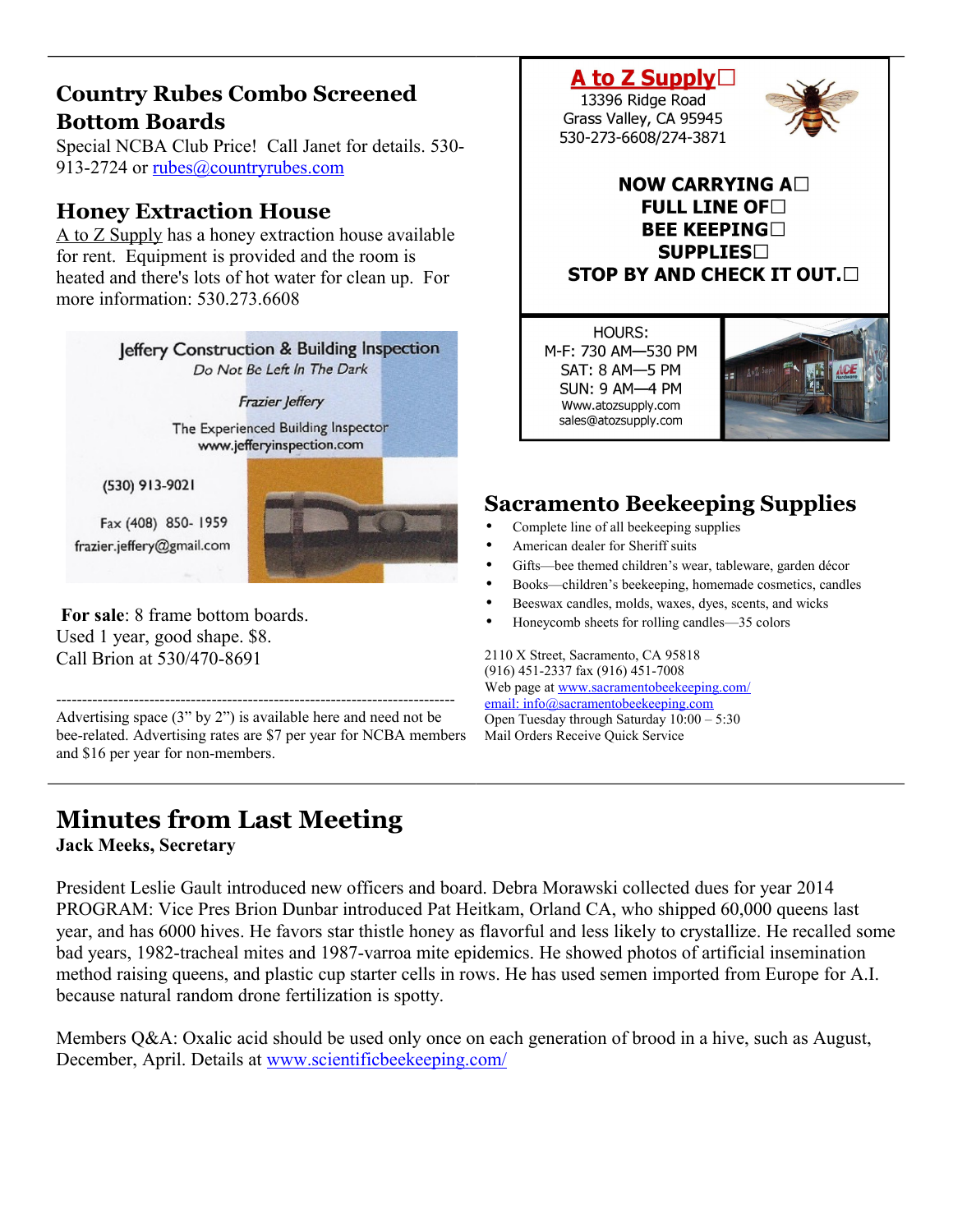# **Membership Dues**

**Janet Brisson, Treasurer** 

### **Membership Dues are DUE**

Please pay by check or bring exact change to the meeting.

 \$15.00 for Newsletter via email delivery \$20.00 for Newsletter through the mail

You can pay online by credit card (\$1 surcharge) [countryrubes.com/nevadacountybeekeepers/membershipsignup.html](http://countryrubes.com/nevadacountybeekeepers/membershipsignup.htm)

If you would like to mail your dues, please send your check made out to NCBA or Nevada County Beekeepers Association and mail that to me at: NCBA c/o Janet Brisson 20693 Dog Bar Road Grass Valley, CA 95949

Any questions, please feel free to email me at rubes@countryrubes.com. You can call at 530-913-2724. Leave a message so I can call you back.

### **Last Month's Meeting – Pat Heitkam of Orland, VA**



Pat Heitkam of Orland, who operates a queen bee-rearing business, tends his hives. Pat shipped 60,000 queens last year, and has 6000 hives.